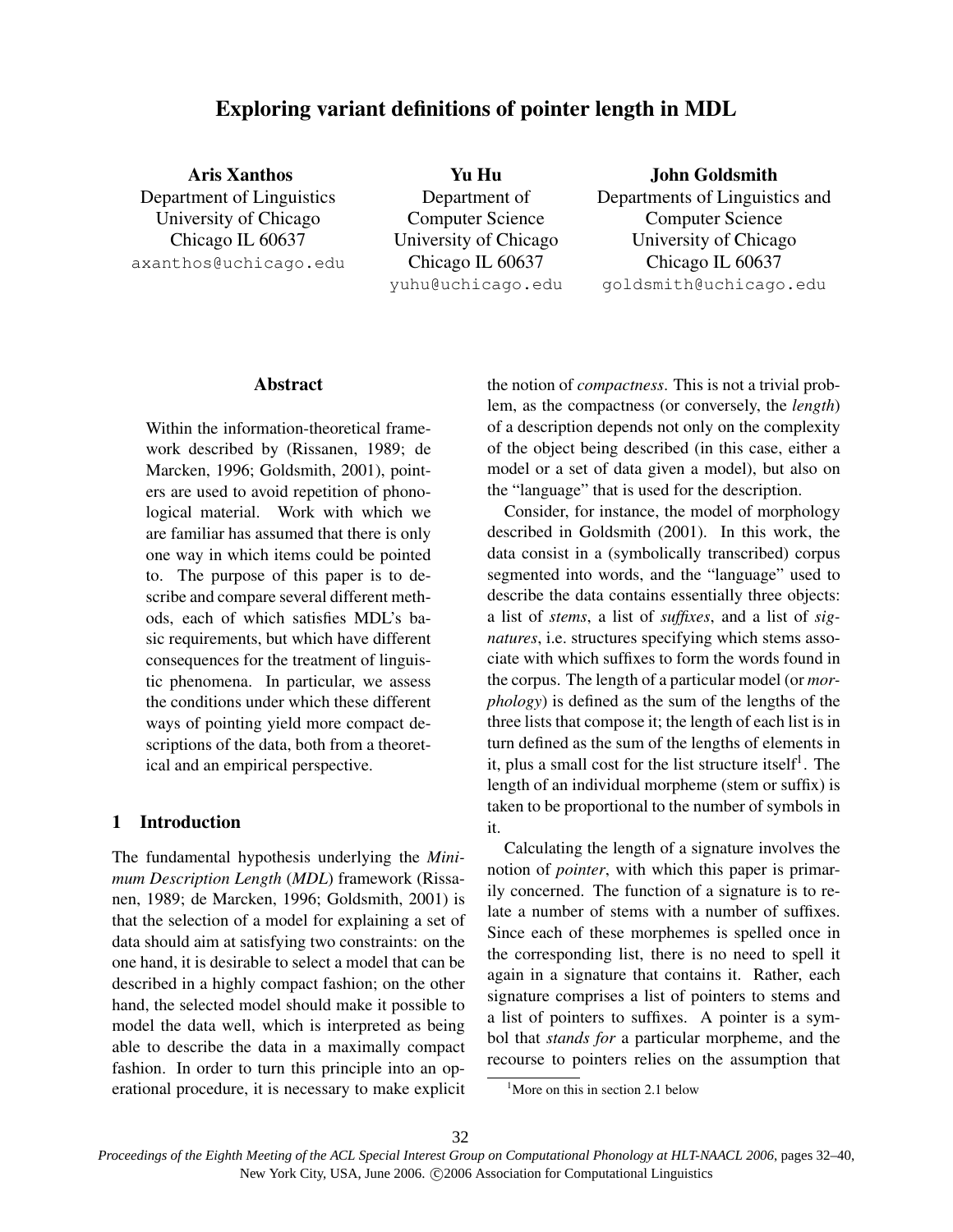their length is lesser than that of the morphemes they replace. Following information-theoretic principles (Shannon, 1948), the length of a pointer to a morpheme (under some optimal encoding scheme) is equal to -1 times the binary logarithm of that morpheme's probability. The length of a signature is the sum of the lengths of the two lists it contains, and the length of each list is the sum of the lengths of the pointers it contains (plus a small cost for the list itself).

This work and related approaches to unsupervised language learning have assumed that there is only one way in which items could be pointed to, or identified. The purpose of this paper is to describe, compare and evaluate several different methods, each of which satisfies MDL's basic requirements, but which have different consequences for the treatment of linguistic phenomena. One the one hand, we contrast the expected description length of "standard" lists of pointers with *polarized* lists of pointers, which are specified as either (i) pointing to the relevant morphemes (those that belong to a signature, or undergo a morpho-phonological rule, for instance) or (ii) pointing to their complement (those that do not belong to a signature, or do not undergo a rule). On the other hand, we compare (polarized) lists of pointers with a method based on binary strings specifying each morpheme as relevant or not (for a given signature, rule, etc.). In particular, we discuss the conditions under which these different ways of pointing are expected to yield more compact descriptions of the data.

The remainder of this paper is organized as follows. In the next section, we give a formal review of the standard treatment of lists of pointers as described in (Goldsmith, 2001); then we successively introduce polarized lists of pointers and the method of binary strings, and make a first, theoretical comparison of them. Section three is devoted to an empirical comparison of these methods on a large natural language corpus. In conclusion, we discuss the implications of our results in the broader context of unsupervised language learning.

#### 2 Variant definitions of pointers

In order to simplify the following theoretical discussion, we temporarily abstract away from the complexity of a full-blown model of morphology. Given a set of  $N$  stems and their distribution, we consider the general problem of pointing to a subset of M stems (with  $0 < M \leq N$ ), first by means of "standard" lists of pointers, then by means of polarized ones, and finally by means of binary strings.

#### 2.1 Expected length of lists of pointers

Let  $\tau$  denote a set of N stems; we assume that the length of a pointer to a specific stem  $t \in \tau$  is its inverse log probability  $-\log pr(t)$ .<sup>2</sup> Now, let  $\{M\}$ denote the set of all subsets of  $\tau$  that contain exactly  $0 \lt M \leq N$  stems. The *description length* of a list of pointers to a particular subset  $\mu \in \{M\}$  is defined as the sum of the lengths of the  $M$  pointers it contains, plus a small cost of for specifying the list structure itself, defined as  $\lambda(M) := 0$  if  $M = 0$  and  $\log M$  bits otherwise<sup>3</sup>:

$$
DL^{pr}(\mu) := \lambda(M) - \sum_{t \in \mu} \log pr(t)
$$

The *expected* length of a pointer is equal to the entropy over the distribution of stems:

$$
h^{\text{sems}} := E_{t \in \tau} \left[ -\log pr(t) \right] = -\sum_{t \in \tau} pr(t) \log pr(t)
$$

Thus, the expected description length of a list of pointers to M stems (over all subsets  $\mu \in \{M\}$ ) is:

$$
E_{\mu \in \{M\}} [DL^{\text{ptr}}(\mu)] = \frac{1}{|\{M\}|} \sum_{\mu \in \{M\}} DL^{\text{ptr}}(\mu)
$$
  
=  $\lambda(M) + M h^{\text{stem}}$  (1)

This value increases as a function of both the number of stems which are pointed to and the entropy over the distribution of stems. Since  $0 \leq h^{\text{stems}} \leq$  $log N$ , the following bounds hold:

$$
0 \leq h^{\text{sems}} \leq E_{\mu \in \{M\}} \left[ DL^{\text{ptr}}(\mu) \right]
$$
  

$$
\leq \log N + N h^{\text{sems}} \leq (N+1) \log N
$$

<sup>&</sup>lt;sup>2</sup>Here and throughout the paper, we use the notation  $\log x$ to refer to the *binary* logarithm of x; thus entropy and other information-theoretic quantities are expressed in terms of *bits*.

<sup>&</sup>lt;sup>3</sup>Cases where the argument of this function can have the value 0 will arise in the next section.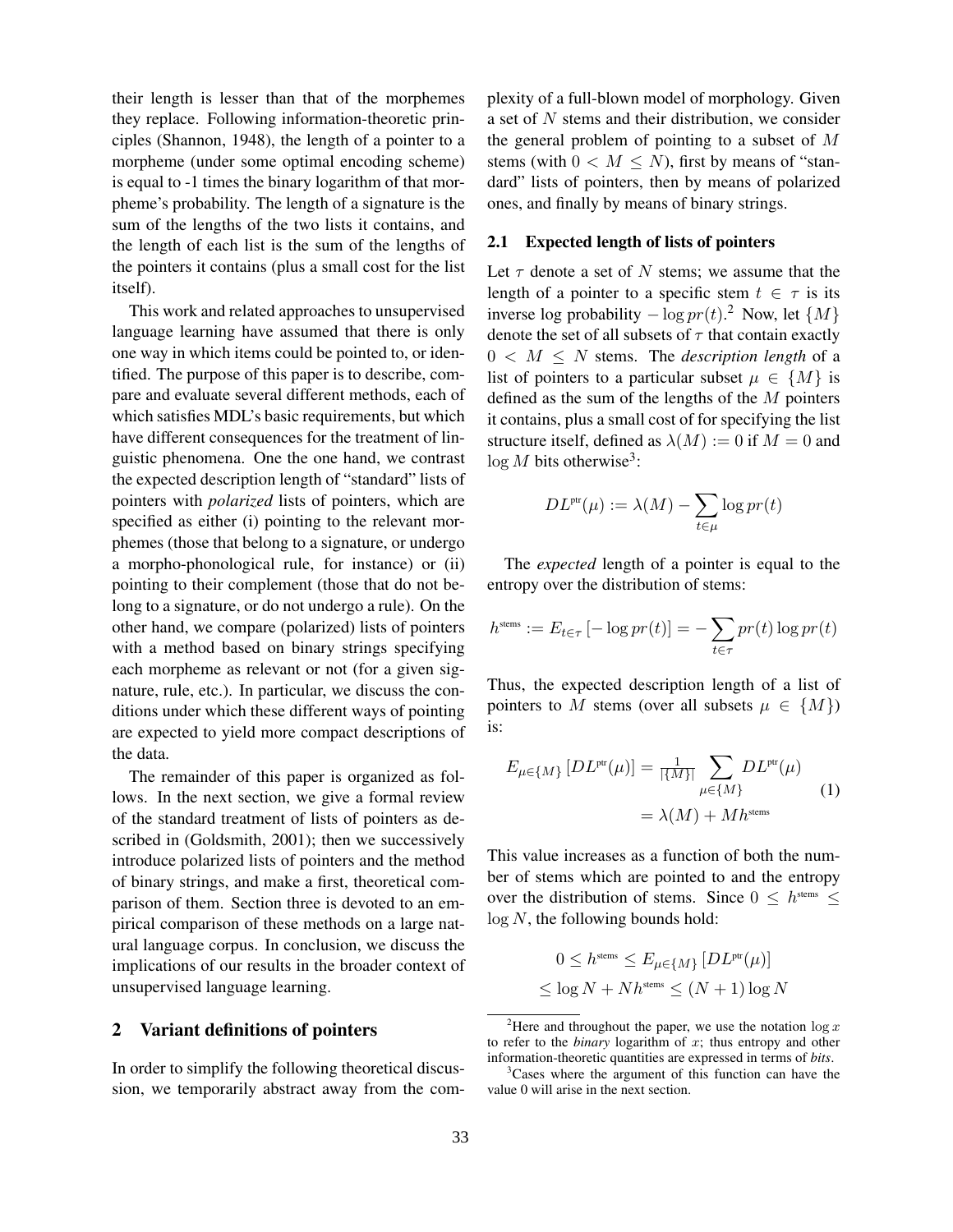#### 2.2 Polarization

Consider a set of  $N = 3$  equiprobable stems, and suppose that we need to specify that a given morphophonological rule applies to one of them. In this context, a list with a single pointer to a stem requires  $\log 1 - \log \frac{1}{3} = 1.58$  bits. Suppose now that the rule is more general and applies to two of the three stems. The length of the new list of pointers is thus  $\log 2 - 2 \log \frac{1}{3} = 4.17$  bits. It appears that for such a general rule, it is more compact to list the stems to which it does *not* apply, and mark the list with a flag that indicates the "negative" meaning of the pointers. Since the flag signals a binary choice (either the list points to stems that undergo the rule, or to those that do not),  $\log 2 = 1$  bit suffices to encode it, so that the length of the new list is  $1.58 + 1 = 2.58$ bits.

We propose to use the term *polarized* to refer to lists of pointers bearing a such flag. If it is useful to distinguish between specific settings of the flag, we may speak of *positive* versus *negative* lists of pointers (the latter being the case of our last example). The expected description length of a polarized list of M pointers is:

$$
E_{\mu \in \{M\}} [DL^{\text{pol}}(\mu)] = 1 + \lambda(\hat{M}) + \hat{M}h^{\text{sems}}
$$
  
with  $\hat{M} := \min(M, N - M)$  (2)

From (1) and (2), we find that in general, the expected *gain* in description length by polarizing a list of M pointers is:

$$
E_{\mu \in \{M\}} [DL^{\text{pt}}(\mu) - DL^{\text{pol}}(\mu)]
$$
  
= 
$$
\begin{cases} -1 \text{ iff } M \leq \frac{N}{2} \\ -1 + \lambda(M) - \lambda(N - M) + (2M - N)h^{\text{sems}} \\ \text{otherwise} \end{cases}
$$

Thus, if the number of stems pointed to is lesser than or equal to half the total number of stems, using a polarized list rather than a non-polarized one means wasting exactly 1 bit for encoding the superfluous flag. If the number of stems pointed to is larger than that, we still pay 1 bit for the flag, but the reduced number of pointers results in an expected saving of  $\lambda(M) - \lambda(N - M)$  bits for the list structure, plus  $(2M - N) \cdot h^{stems}$  bits for the pointers themselves.

Now, let us assume that we have no information regarding the number  $M$  of elements which are

**Polarized vs. non−polarized lists**



Figure 1: Expected gain in description length by using polarized rather than non-polarized lists of pointers.

pointed to, i.e. that it has a uniform distribution between 1 and  $N (M \sim U[1, N])$ . Let us further assume that stems follow a Zipfian distribution of parameter  $s$ , so that the probability of the  $k$ -th most frequent stem is defined as:

$$
f(k,N,s):=\frac{1/k^s}{H_{N,s}}\quad\text{with}\quad H_{N,s}:=\sum_{n=1}^N 1/n^s
$$

where  $H_{N,s}$  stands for the *harmonic number* of order N of s. The entropy over this distribution is:

$$
h_{N,s}^{\text{Zipf}} := \frac{s}{H_{N,s}}\sum_{k=1}^N\frac{\log k}{k^s} + \log H_{N,s}
$$

Armed with these assumptions, we may now *compute* the expected description length gain of polarization (over all values of  $M$ ) as a function of  $N$ and s:

$$
E_M(E_{\mu \in \{M\}} [DL^{\text{pur}}(\mu) - DL^{\text{pol}}(\mu)])
$$
  
=-1+ $\frac{1}{N}$  $\sum_{M=1}^{N} \lambda(M) - \lambda(\hat{M}) + (M - \hat{M})h_{N,s}^{\text{Zipf}}$ 

Figure 1 shows the gain calculated for  $N = 1$ , 400, 800, 1200, 1600 and 2000, and  $s = 0, 1, 2$ and 10. In general, it increases with  $N$ , with a slope that depends on  $s$ : the greater the value of  $s$ , the lesser the entropy over the distribution of stems; since the entropy corresponds to the expected length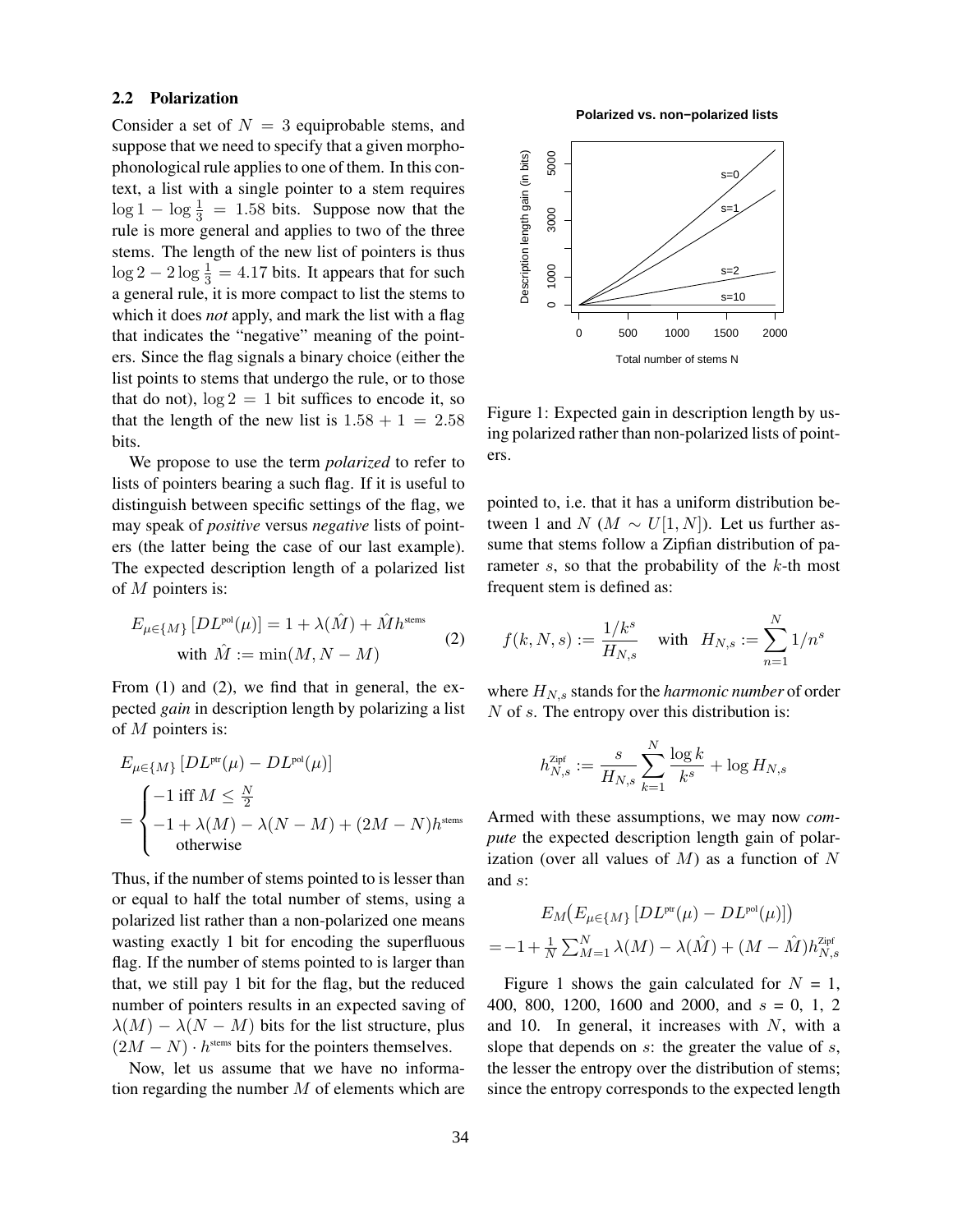

Figure 2: Two ways of pointings to stems: by means of a polarized list of pointers, or a binary string.

of a pointer, its decrease entails a decrease in the number of bits that can be saved by using polarized lists (which generally use less pointers). However, even for an aberrantly skewed distribution of stems<sup>4</sup>, the expected gain of polarization remains positive. Since the value of  $s$  is usually taken to be slightly greater than 1 for natural languages (Mandelbrot, 1953), it seems that polarized lists generally entail a considerable gain in description length.

#### 2.3 Binary strings

Consider again the problem of pointing to one out of three equiprobable stems. Suppose that the list of stems is ordered, and that we want to point to the first one, for instance. An alternative to the recourse to a list of pointers consists in using a binary string (in this case 100) where the *i*-th symbol is set to 1 (or +) if the *i*-th stem is being pointed to, and to 0 (or  $-$ ) otherwise. Figure 2 gives a schematic view of these two ways of pointing to items.

There are two main differences between this method and the previous one. On the one hand, the number of symbols in the string is constant and equal to the *total* number N of stems, regardless of the number  $M$  of stems that are pointed to. On the other hand, the compressed length of the string depends on the distribution of symbols in it, and *not* on the distribution of stems. Thus, by comparison with the description length of a list of pointers, there is a loss due to the larger number of encoded symbols, and a gain due to the use of an encoding specifically

tailored for the relevant distribution of pointed versus "unpointed" elements.

The entropy associated with a binary string is entirely determined by the number of 1's it contains, i.e. the number  $M$  of stems which are pointed to, and the length  $N$  of the string:

$$
h_{N,M}^{\text{bin}}:=-\frac{M}{N}\log\frac{M}{N}-\frac{N-M}{N}\log\frac{N-M}{N}
$$

The compressed length of a binary string pointing to  $M$  stems is thus:

$$
DL^{\text{bin}}(M) := Nh_{N,M}^{\text{bin}}\tag{3}
$$

It is maximal and equal to N bits when  $M = \frac{N}{2}$  $\frac{N}{2}$ , and minimal and equal to 0 when  $M = N$ , i.e. when *all* stems have a pointer on them. Notice that binary strings are intrinsically polarized, so that interverting 0's and 1's results in the same description length regardless of their distribution.<sup>5</sup>

The question naturally arises, under which conditions would binary strings be more or less compact than polarized lists of pointers. If we assume again that the distribution of the number of elements pointed to is uniform and the distribution of stems is Zipfian of parameter  $s$ , (2) and (3) justify the following expression for the expected description length gain by using binary strings rather than polarized lists (as a function of  $N$  and  $s$ ):

$$
E_M[E_{\mu \in \{M\}}[DL^{\text{pol}}(\mu)] - DL^{\text{bin}}(M)]
$$
  
= 1 +  $\frac{1}{N} \sum_{M=1}^{N} \lambda(\hat{M}) + \hat{M}h_{N,s}^{\text{Zipf}} - Nh_{N,M}^{\text{bin}}$ 

Figure 3 shows the gain calculated for  $N = 1,400$ , 800, 1200, 1600 and 2000, and  $s = 0$ , 1, 2 and 3. For s small, i.e. when the entropy over the distribution of stems is greater or not much lesser than that of natural languages, the description length of binary strings is considerably lesser than that of polarized lists. The difference decreases as s increases,

<sup>&</sup>lt;sup>4</sup>In the case  $s = 10$ , the probability of the most frequent stem is .999 for  $N = 2000$ .

 $5As$  one the reviewers has indicated to us, the binary strings approach is actually very similar to the method of *combinatorial codes* described by (Rissanen, 1989). This method consists in pointing to one among  $\binom{N}{M}$  possible combinations of M stems out of  $N$ . Under the assumption that these combinations have a uniform probability, the cost for pointing to  $M$ stems is  $\log {N \choose M}$  bits, which is in general slightly lesser than the description length of the corresponding binary string (the difference being maximal for  $M = N/2$ , i.e. when the binary string encoding cannot take advantage of any compression).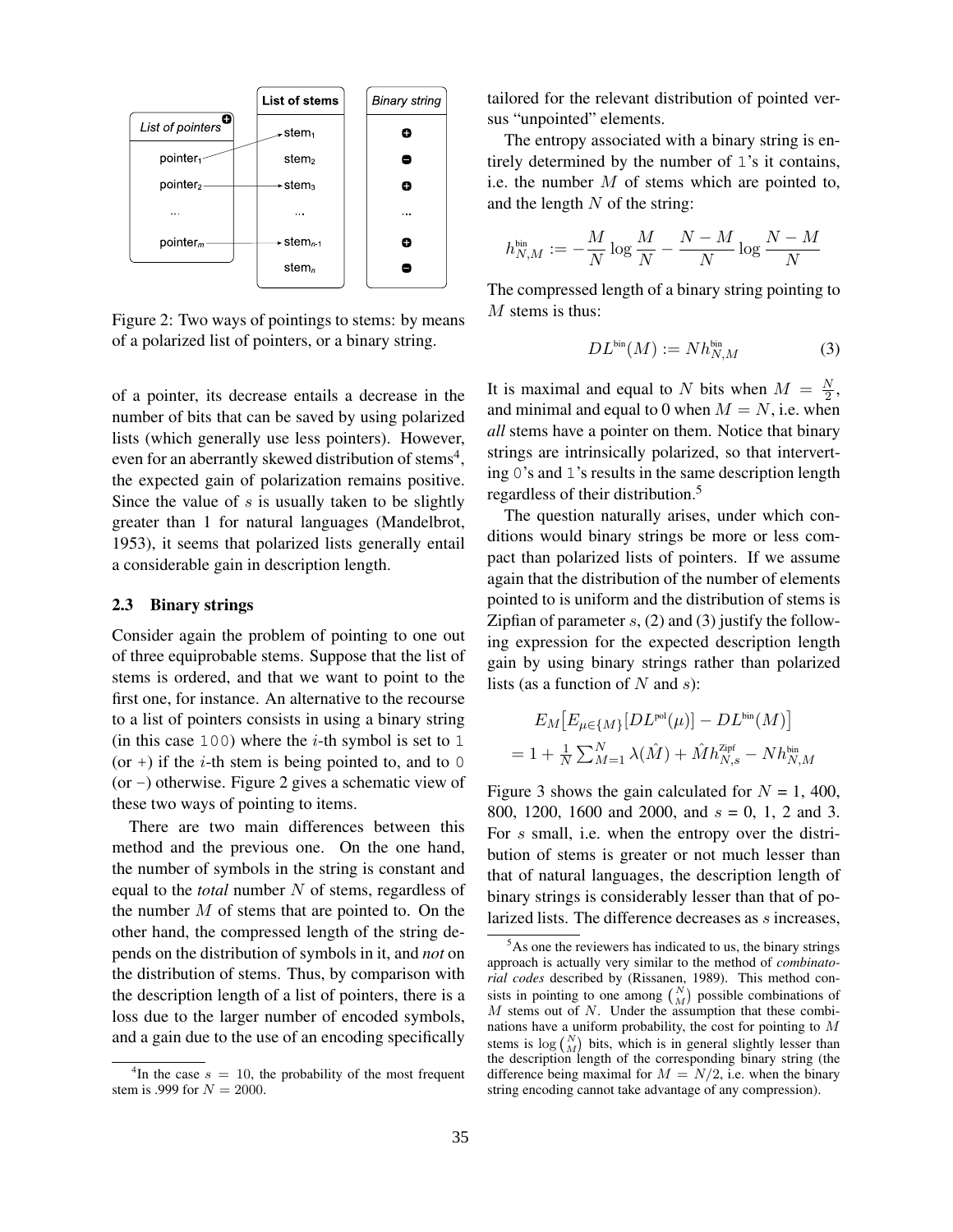

Figure 3: Expected gain in description length by using binary strings rather than polarized lists under the assumption that  $M \sim U[1, N]$ .

until at some point (around  $s = 2$ ), the situation reverses and polarized lists become more compact. In both cases, the trend increases with the number  $N$ of stems (within the range of values observed).

By contrast, it is instructive to consider a case where the distribution of the number of elements pointed to departs from uniformity. For instance, we can make the assumption that  $M$  follows a binomial distribution ( $M \sim B[N, p]$ ).<sup>6</sup> Under this assumption (and, as always, that of a Zipfian distribution of stems), the expected description length gain by using binary strings rather than polarized lists is:

$$
E_M\big[E_{\mu \in \{M\}}[DL^{\text{ptr}}(\mu)] - DL^{\text{bin}}(M)\big]
$$
  
= 
$$
\sum_{M=1}^{N} pr(M) \Big(1 + \lambda(\hat{M}) + \hat{M}h_{N,s}^{\text{Zipf}} - Nh_{N,M}^{\text{bin}}\Big)
$$
  
with 
$$
pr(M) = {N \choose M} p^M (1-p)^{N-M}
$$

Letting  $N$  and  $s$  vary as in the previous computation, we set the probability for a stem to have a pointer on it to  $p = 0.01$ , so that the distribution of pointed versus "unpointed" elements is considerably skewed.<sup>7</sup>



 $-150$ 0 500 1000 1500 2000 Total number of stems N

s=3

Figure 4: Expected gain in description length by using binary strings rather than polarized lists under the assumption that  $M \sim B[N, 0.01]$ .

As shown on figure 4, under these conditions, the absolute value of the gain of using binary strings gets much smaller in general, and the value of s for which the gain becomes negative for  $N$  large gets close to 1 (for this particular value, it becomes positive at some point between  $N = 1200$  and  $N = 1600$ .

Altogether, under the assumptions that we have used, these theoretical considerations suggest that binary strings generally yield shorter description lengths than polarized lists of pointers. Of course, data for which these assumptions do not hold could arise. In the perspective of unsupervised learning, it would be particularily interesting to observe that such data drive the learner to induce a different model depending on the representation of pointers being adopted.

It should be noted that nothing prevents binary strings and lists of pointers from coexisting in a single system, which would select the most compact one for each particular case. On the other hand, it is a logical necessity that all lists of pointers be of the same kind, either polarized or not.

# 3 Experiments

In the previous section, by assuming frequencies of stems and possible distributions of M (the number of stems per signature), we have explored theoretically the differences between several encoding

<sup>&</sup>lt;sup>6</sup>This model predicts that most of the time, the number  $M$ of elements pointed to is equal to  $N \cdot p$  (where p denotes the probability for a stem to have a pointer on it), and that the probability  $pr(M)$  of other values of M decreases as they diverge from  $N \cdot p$ .

 $7By$  symmetry, the same results would be found with  $p =$ 0.99.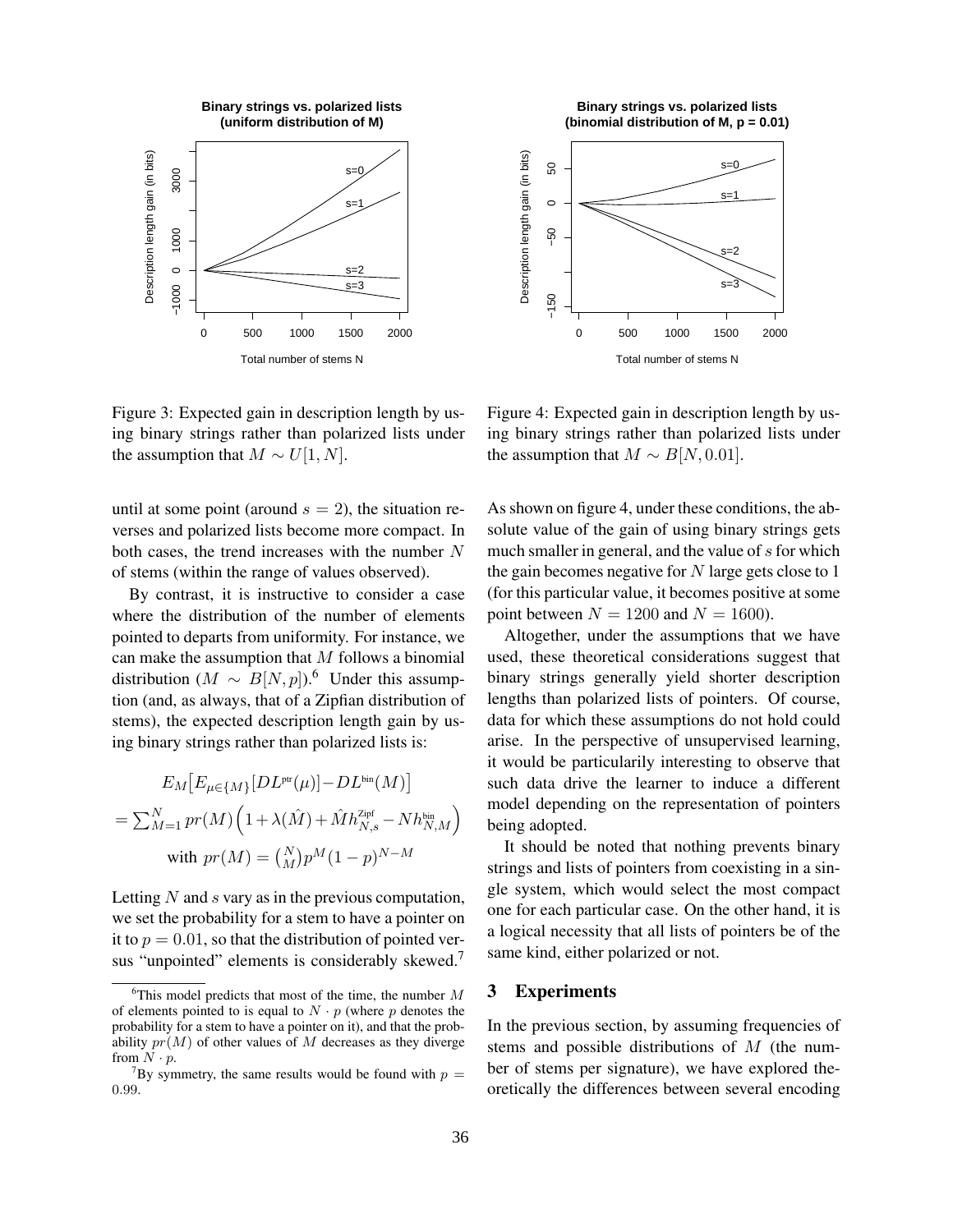



Figure 5: Frequency versus rank (stems) in English corpus.

Figure 6: Distribution of number of stems per signature (English corpus)

methods in the MDL framework. In this section, we apply these methods to the problem of suffix discovery in natural language corpora, in order to verify the theoretical predictions we made previously. Thus, the purpose of these experiments is not to state that one encoding is preferable to the others; rather, we want to answer the three following questions:

- 1. Are our assumptions on the frequency of stems and size of signatures appropriate for natural language corpora?
- 2. Given these assumptions, do our theoretical analyses correctly predict the difference in description length of two encodings?
- 3. What is the relationship between the gain in description length and the size of the corpus?

# 3.1 Experimental methodology

In this experiment, for the purpose of calculating distinct description lengths while using different encoding methods, we modified *Linguistica*<sup>8</sup> by implementing *list of pointers* and *binary strings* as alternative means to encode the pointers from signatures to their associated stems<sup>9</sup>. As a result, given a set

of signatures, we are able to compute a description length for each encoding methods.

Within *Linguistica*, the morphology learning process can be divided into a sequence of heuristics, each of which searches for possible incremental modifications to the current morphology. For example, in the suffix-discovery procedure, ten heuristics are carried out successively; thus, we have a distinct set of signatures after applying each of the ten heuristics. Then, for each of these sets, we encode the *pointers* from each signature to its corresponding stems in three rival ways: as a *list of pointers* (polarized or not), as traditionally understood, and as a *binary string*. This way, we can compute the total description length of the signature-stem-linkage for each of the ten sets of signatures and for each of three two ways of encoding the pointers. We also collect statistics on word frequencies and on the distribution of the size of signatures  $M$ , i.e. the number M of stems which are are pointed to, both of which are important parametric components in our theoretical analysis.

Experiments are carried out on two orthographic corpora (English and French), each of which has 100,000 word tokens.

#### 3.2 Frequency of stems and size of signatures

The frequency of stems as a function of their rank and the distribution of the size of signatures are plot-

<sup>&</sup>lt;sup>8</sup>The source and binary files can be freely downloaded at http://linguistica.uchicago.edu.

<sup>9</sup> Pointers to *suffixes* are not considered here.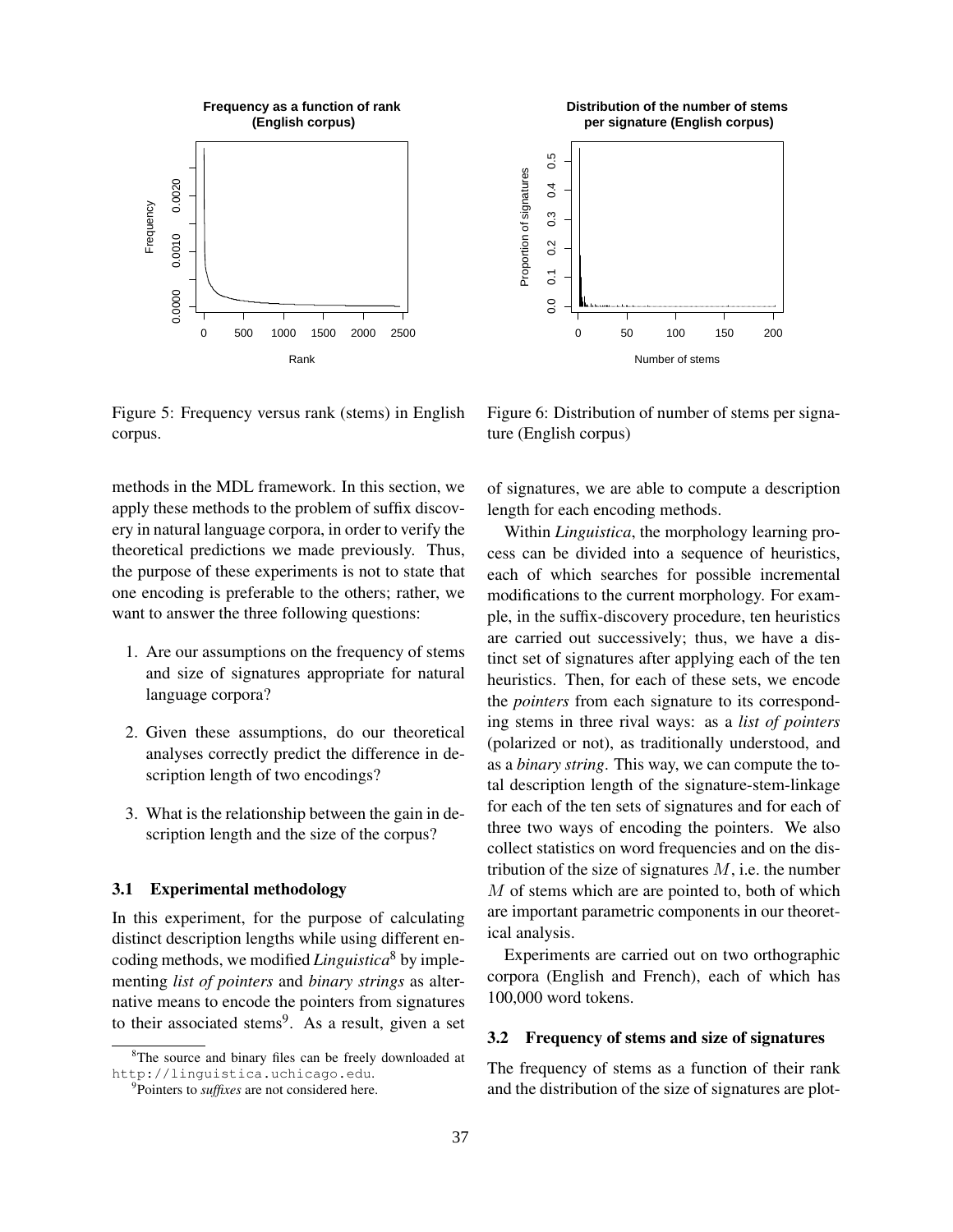

Figure 7: Frequency versus rank (stems) in French corpus.

ted in figures 5 and 6 for the English corpus, and in figures 7 and 8 for the French corpus. These graphs show that in both the English and the French corpora, stems appear to have a distribution similar to a Zipfian one. In addition, in both corpora, M follows a distribution whose character we are not sure of, but which appears more similar to a binomial distribution. To some extent, these observations are consistent with the assumptions we made in the previous theoretical analysis.

### 3.3 Description length of each encoding

The description length obtained with each encoding method is displayed in figures 9 (English corpus) and 10 (French corpus), in which the  $x$ -axis refers to the set of signatures resulting from the application of each successive heuristics, and the  $y$ -axis corresponds to the description length in bits. Note that we only plot description lengths of *non-polarized* lists of pointers, because the number of stems per signature is always less than half the total number of stems in these data (and we expect that this would be true for other languages as well).<sup>10</sup>

These two plots show that in both corpora, there is always a gain in description length by using binary strings rather than lists of pointers for encoding the pointers from signatures to stems. This observation is consistent with our conclusion in section 2.3, but

**Distribution of the number of stems per signature (French corpus)**  $0.5$ 0.0 0.1 0.2 0.3 0.4 0.5 Proportion of signatures Proportion of signatures  $0.4$  $\ddot{0}$  $0.2$  $\overline{0}$  $0.0$ 0 50 100 150 Number of stems

Figure 8: Distribution of number of stems per signature (French corpus)

it is important to emphasize again that for other data (or other applications), lists of pointers might turn out to be more compact.

# 3.4 Description length gain as a function of corpus size

In order to evaluate the effect of corpus size on the gain in description length by using binary string rather than lists of variable-length pointers, we applied *Linguistica* to a number of English corpora of different sizes ranging between 5,000 to 200,000 tokens. For the final set of signatures obtained with each corpus, we then compute the gain of binary strings encoding over lists of pointers as we did in the previous experiments. The results are plotted in figure 11.

This graph shows a strong positive correlation between description length gain and corpus size. This is reminiscent of the results of our theoretical simulations displayed in figures 3 and 4. As before, we interpret the match between the experimental results and the theoretical expectations as evidence supporting the validity of our theoretical predictions.

### 3.5 Discussion of experiments

These experiments are actually a number of case studies, in which we verify the applicability of our theoretical analysis on variant definitions of pointer lengths in the MDL framework. For the particu-

 $10$ See figures 6 and 8 as well as section 2.2 above.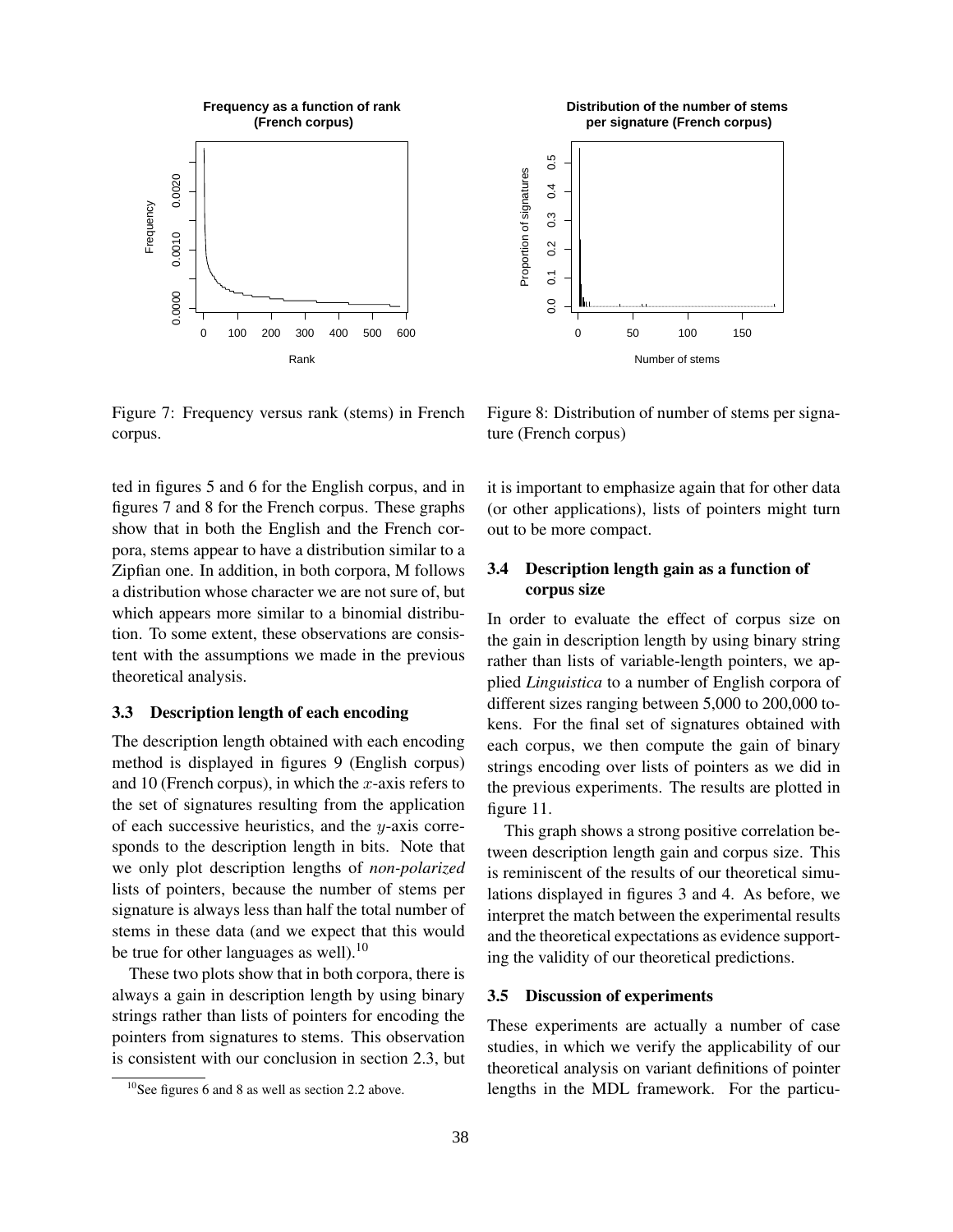

Figure 9: Comparison of DL of 10 successive morphologies using pointers versus binary strings (English corpus).

lar application we considered, learning morphology with *Linguistica*, binary strings encoding proves to be more compact than lists of variable-length pointers. However, the purpose of this paper is not to predict that one variant is always better, but rather to explore the mathematics behind different encodings. Armed with the mathematical analysis of different encodings, we hope to be better capable of making the right choice under specific conditions. In particular, in the suffix-discovery application (and for the languages we examined), our results are consistent with the assumptions we made and the predictions we derived from them.

### 4 Conclusion

The overall purpose of this paper has been to illustrate what was for us an unexpected aspect of using Minimum Description Length theory: not only does MDL not specify the form of a grammar (or morphology), but it does not even specify the precise form in which the description of the abstract linkages between concepts (such as stems and signatures) should be encoded and quantitatively evaluated. We have seen that in a range of cases, using binary strings instead of the more traditional frequency-based pointers leads to a smaller overall grammar length, and there is no guarantee that we will not find an even shorter way to accomplish the



Figure 10: Comparison of DL of 10 successive morphologies using pointers versus binary strings (French corpus)

same thing tomorrow<sup>11</sup>. Simply put, MDL is emphatically an evaluation procedure, and not a discovery procedure.

We hope to have shown, as well, that a systematic exploration of the nature of the difference between standard frequency-based pointer lengths and binary string based representations is possible, and we can develop reasonably accurate predictions or expectations as to which type of description will be less costly in any given case.

### Acknowledgements

This research was supported by a grant of the Swiss National Science Foundation to the first author.

### **References**

- C. de Marcken. 1996. *Unsupervised Language Acquisition*. Ph.D. thesis, MIT, Cambridge, MA.
- J. Goldsmith. 2001. The unsupervised learning of natural language morphology. *Computational Linguistics*, 27(2):153–198.
- B. Mandelbrot. 1953. An informational theory of the statistical structure of language. In Willis Jackson, editor, *Communication Theory, the Second London Symposium*, pages 486–502. Butterworth: London.

 $11$ See note 5.